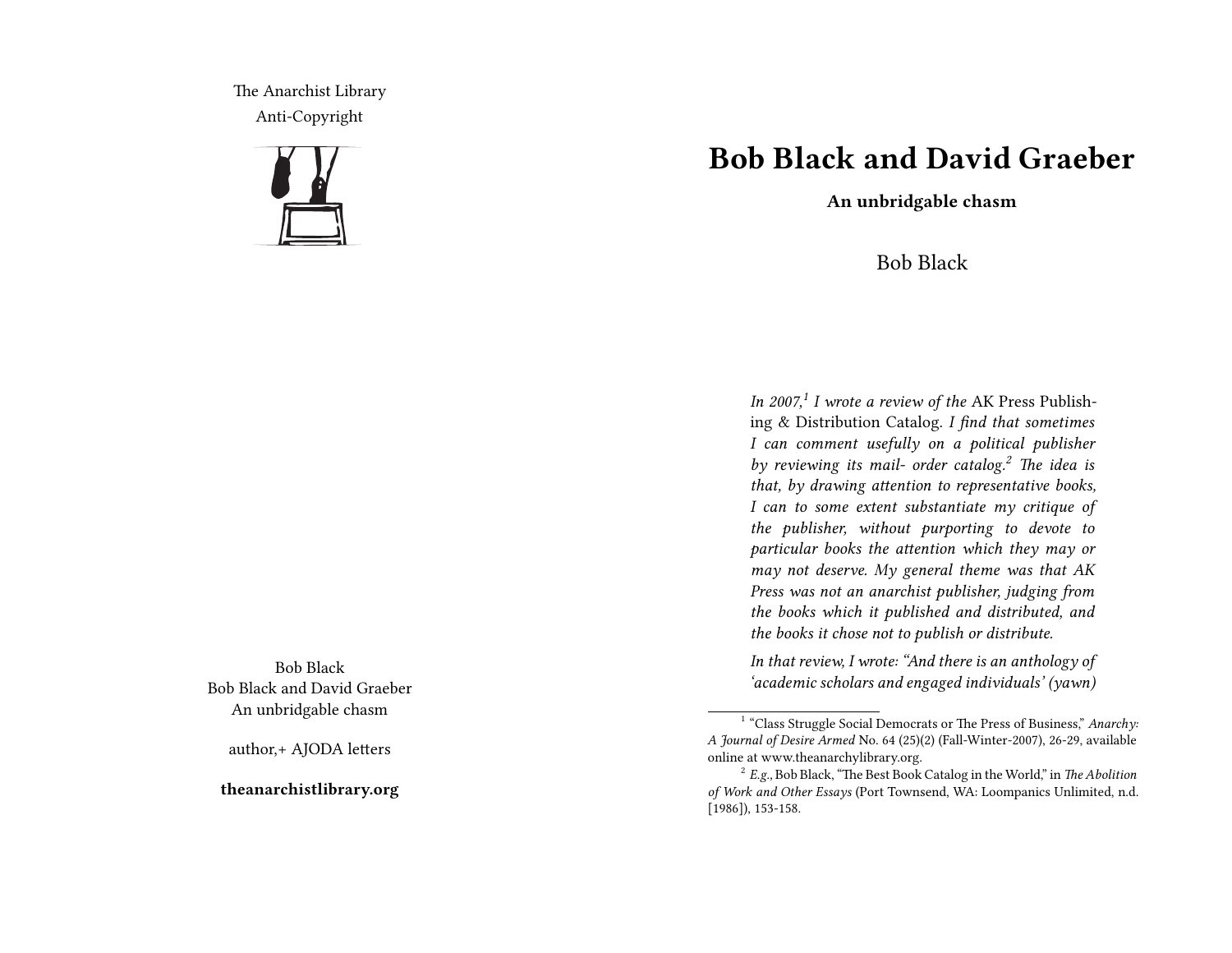*co-edited by fired professor David Graeber, an example of a familiar figure on the AK scene: a social democrat who calls himself an anarchist. But anyway this is not an anarchist book." I then knew nothing about Graeber except that he was a college professor fired by Yale for political reasons. I was not aware that he had written, to and for leftists*, "*The New Anarchisms," which was an attempt to persuade leftists that anarchists were comrades too – and might be usefully used – even if they get a little wild sometimes.<sup>3</sup> I could not then anticipate the Occupy movement or Graeber's claim of pre-eminence*  $in$  *it*<sup>4</sup>

*The once and future Professor, under a pseudonym, published a letter of rebuttal in* AJODA. *I published a surrebuttal there, which follows.*

Is it possible, for 12 paragraphs, to rebut a critique without contradicting anything it says? Or to denounce my writing for lacking any political content whatsoever, in a letter lacking any political content whatsoever? "W.T." – AK Press shill David Graeber (he is a Professor again, in England) – must think so. (I assume it's Graeber, since he claims to be insulted and he's the only one I named, but if one of his co-editors wants to take rap, that's okay with me.<sup>5</sup>) Using a pseudonym while including identifying information is like closing your eyes so [that] no one can see you.

<sup>3</sup> David Graeber, "The New Anarchists," *New Left Review* 13 (Jan.Feb. 2002): 61-73, available online at http://newleftreview.org/II/13/ david-graeber-the-new-anarchists.

<sup>4</sup> David Graeber, *The Democracy Project: A History, a Crisis, a Movement* (New York: Spiegel & Grau, 2013).

 $^{\rm 5}$  I contacted one of the other co-editors, someone associated with Autonomedia. She knew nothing about the letter.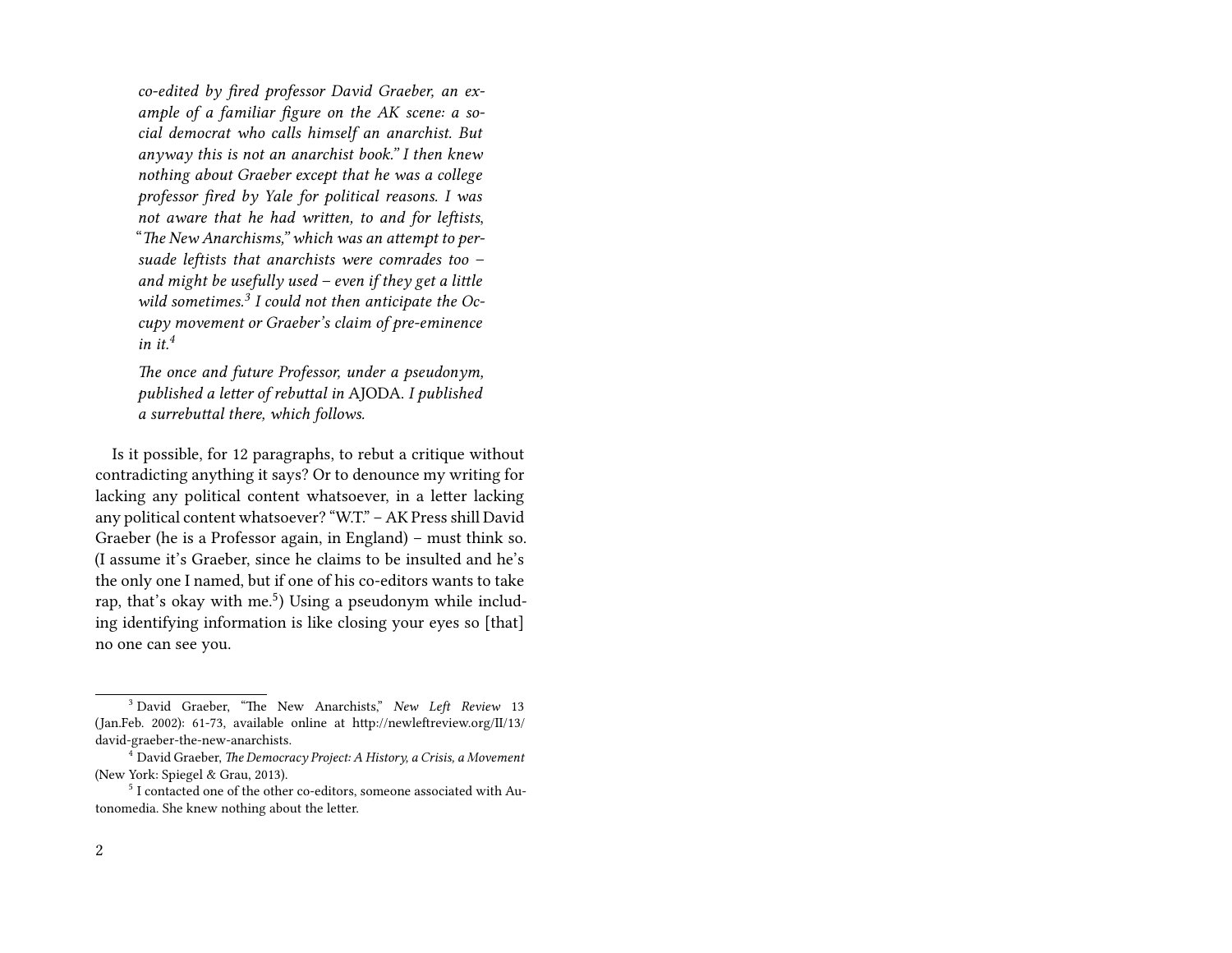Professor Graeber complains of my "making a show of crushing and demolishing a (usually imaginary) opponent for the sheer fun of it." For the fun of it, yes, but not for the *sheer* fun of it. If the Professor thinks that those I have crushed and demolished, such as Murray Bookchin, Jeremy Rifkin, David Ramsey-Steele, Ward Churchill, Noam Chomsky, Lawrence Ferlinghetti, Chaz Bufe, Gary Warne, Steve Schwartz, Fred Woodworth, MarK [Lucy Parsons Center], Jon Bekken, George Matiasz, walter alter, Adam Parfrey, Stewart Home, Iain McKay ("Dolly II"), *Processed World*, the Church of the SubGenius, the Heritage Foundation, NEFAC, and AK [Press itself] were unworthy of my talents, can he please nominate enemies who are worthy of my talents?

I have long deplored the poor quality of my opponents. Is Professor Graeber, perhaps, a worthy opponent? Not on this showing, but, let him send me review copies of his books. I will be happy to crush and demolish him. Indeed, I've made a good start on that.

For Graeber, "it's not clear Black actually has a vision." Certainly the Professor's vision is clearer than mine, since he can see things that aren't even there.

His occult third eye discerns that my critique of AK Press/ Distribution refers to him as a social democrat who calls violently suppressed the party." I wish I'd said that! It sings. But to all the rest of us, I appear to have written, "a social democrat who calls himself an anarchist." "(And no one noticed this?") No, Professor, because there was nothing to notice.<sup>6</sup>

I am so far gone that even "successfully copying five words from a catalogue" – a catalogue? – "is beyond Black's mental capabilities." Graeber is so far gone as to suppose that I was allowed to write for the AK Press catalogue. Even successfully copying eight words from a magazine, *AJODA*, is beyond Graeber's mental capabilities."

In the subsequent (2008) AK catalogue, the Professor opines that "anarchy and democracy are – or should be – largely identical." That's *exactly* what I meant by "a social democrat who calls himself an anarchist." Despite what this limousine leftist asserts, I do argue about politics, because, if this claim of his about anarchy is politics, then my arguments against democracy as anarchy must also be about politics.

Graeber doesn't deny it. He doesn't deny anything. He just changes the subject from the political (AK Press to the personal (me). I am accused of "egopornography" for a review in which I never mention myself or any personal issues I might have with AK, by someone with a personal, pecuniary interest in

 $6$  The *AJODA* editors explained (p. 76) that several sentences got transposed in the online version of the letter, but that was corrected within 24 hours. As they add, it should have been obvious to "WT" that there had been some such error (which does not appear in the magazine version).